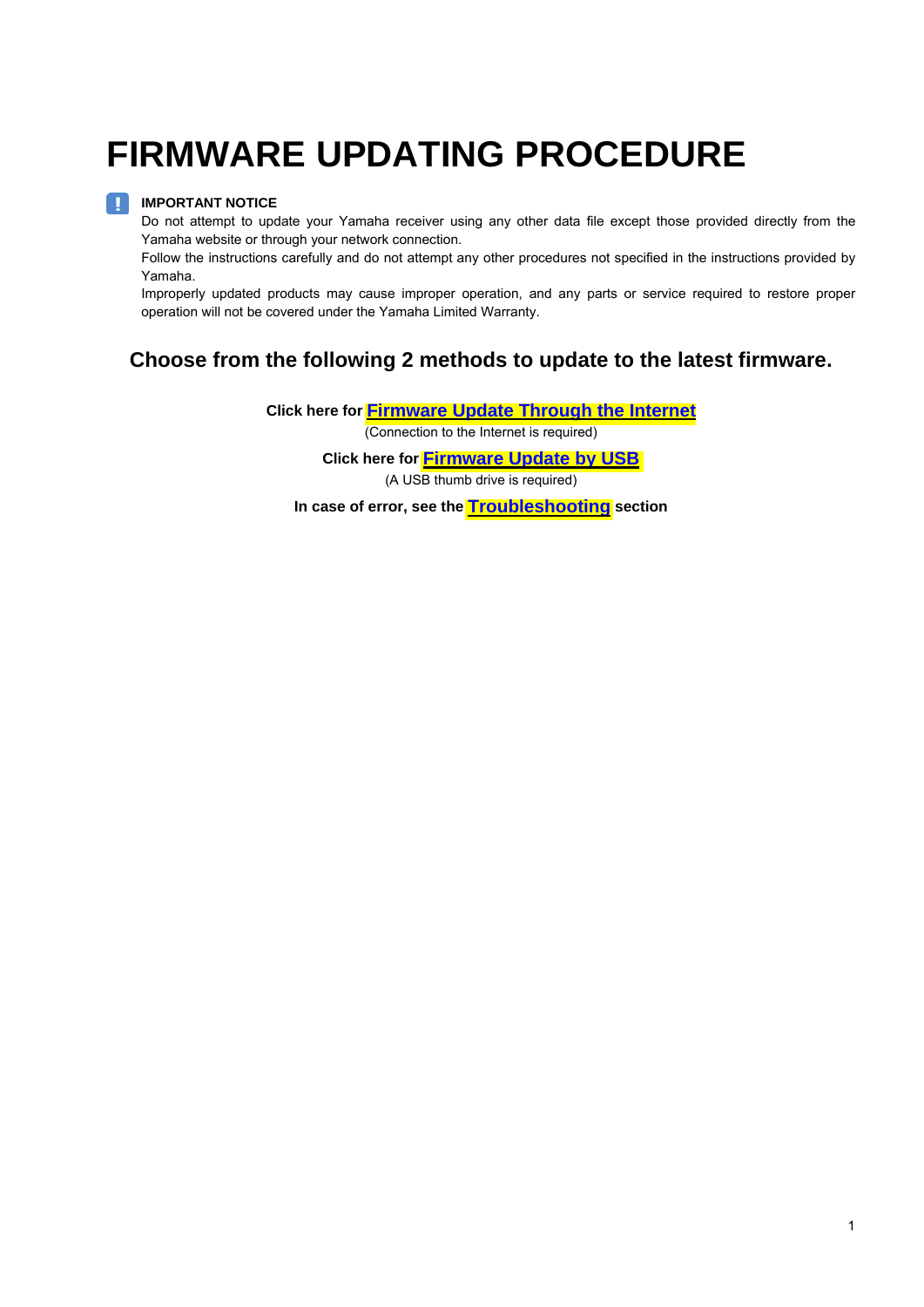### <span id="page-1-0"></span>**Firmware Update Through the Internet**

#### **Requirement:** Internet connection

Your receiver is connected to the Internet if you can receive Internet radio stations. (See owner's manual for details)

### **Power off the receiver (Standby mode)**

#### **2 Enter the ADVANCED SETUP mode**

While pressing the **STRAIGHT** key, press the **MAIN ZONE**  $\Phi$  key and keep **STRAIGHT** key pressed until " ADVANCED SETUP " appears on the front panel display.

ADVANCED SETUP

**\*** " ADVANCED SETUP " is displayed only for a few seconds.



- a. Press the **PROGRAM** key until " FIRM UPDATE USB " is displayed.
- b. Then, press **STRAIGHT** key until " NETWORK " is displayed.



c. Turn off the power of the receiver by pressing the **MAIN ZONE**  $\bullet$  key.

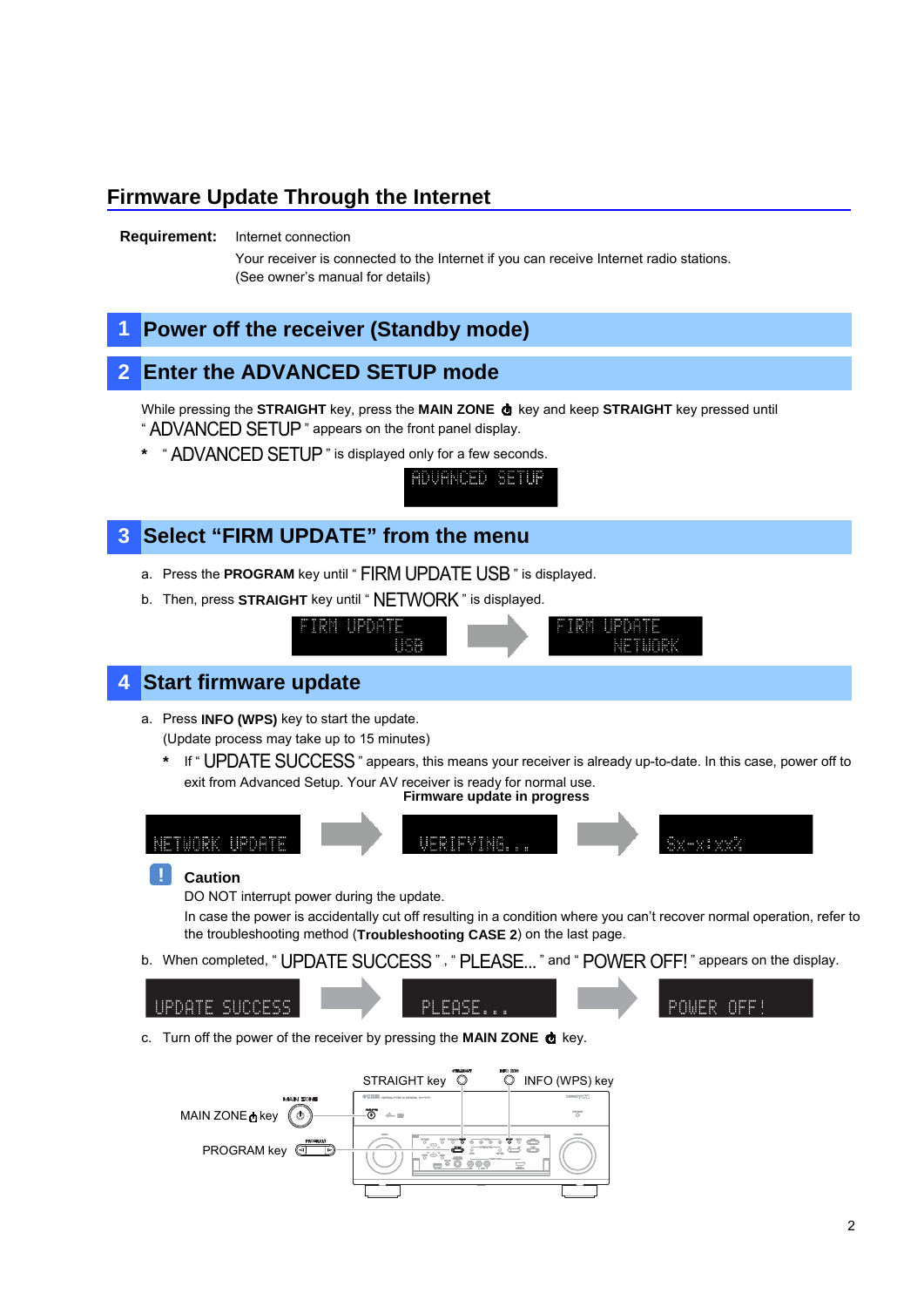# **5 Select "FIRM UPDATE" from the menu**

- a. Power on the AV receiver and press the **ON SCREEN** key on the remote control.
- b. Select "Information" > "System".
- c. Confirm that the firmware version is updated to the latest version.

ON SCREEN key



### **Congratulations!**

You have completed the firmware update. Your AV receiver is ready for normal use.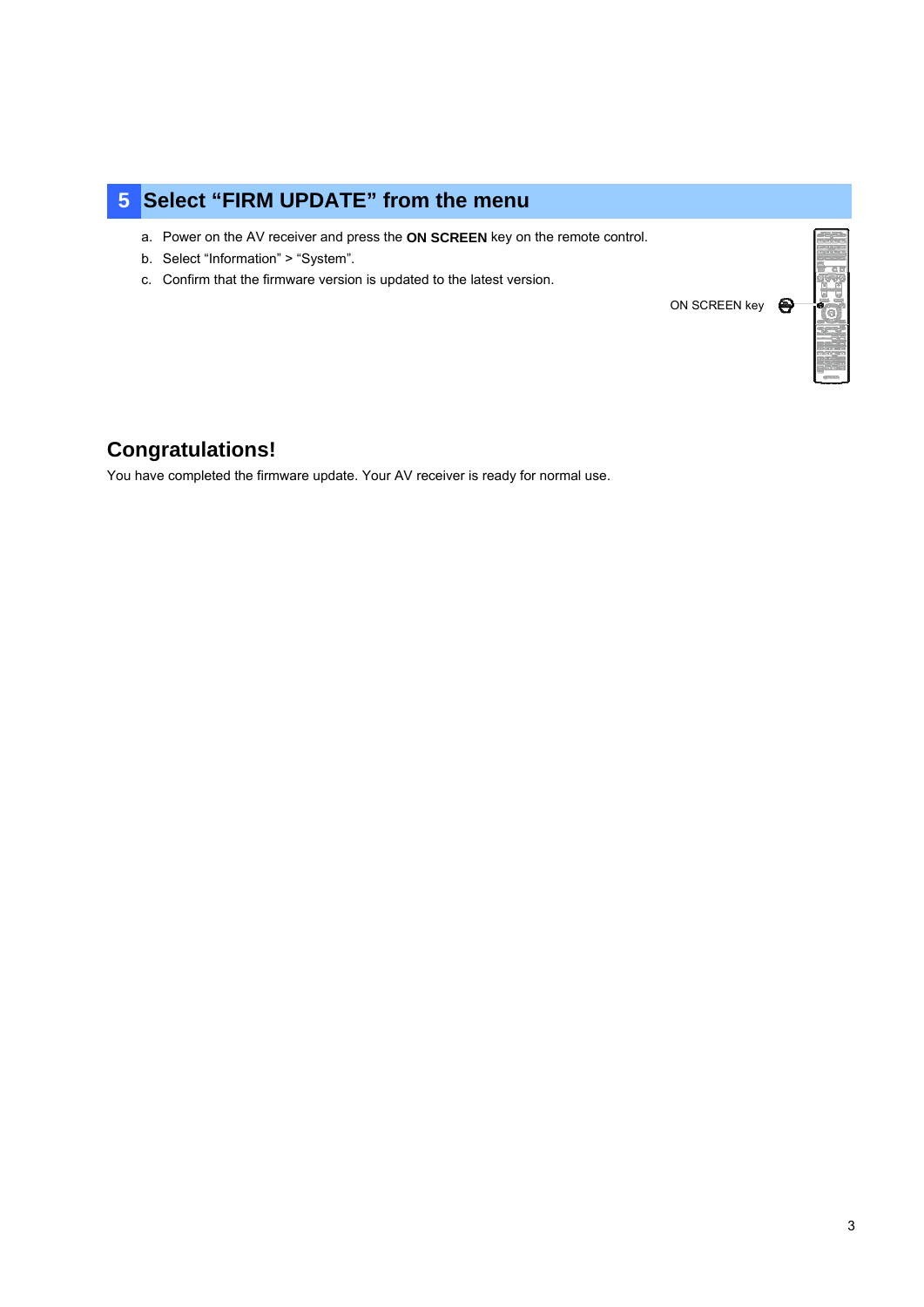#### <span id="page-3-0"></span>**Firmware Update by USB**

**Requirement:** USB thumb drive, with enough free space to store over 25MB. (File system with FAT16 or FAT32 format)

Firmware file provided by YAMAHA, "R03xx-xxxx.bin".

# **1 Prepare USB thumb drive for the update**

Download the firmware, unzip and copy "R03xx-xxxx.bin" into the root directory of the USB thumb drive.



**2 Power off the receiver (Standby mode)** 

#### **3 Insert the USB thumb drive**

USB port is located at the lower left corner of the front panel.

#### **4 Enter the ADVANCED SETUP mode**

While pressing the **STRAIGHT** key, press the **MAIN ZONE**  $\Phi$  key and keep **STRAIGHT** key pressed until " ADVANCED SETUP " appears on the front panel display.

ADUANCED SETUR

#### **5 Select firmware update from the menu**

Press the **PROGRAM** key until " FIRM UPDATE USB " is displayed.

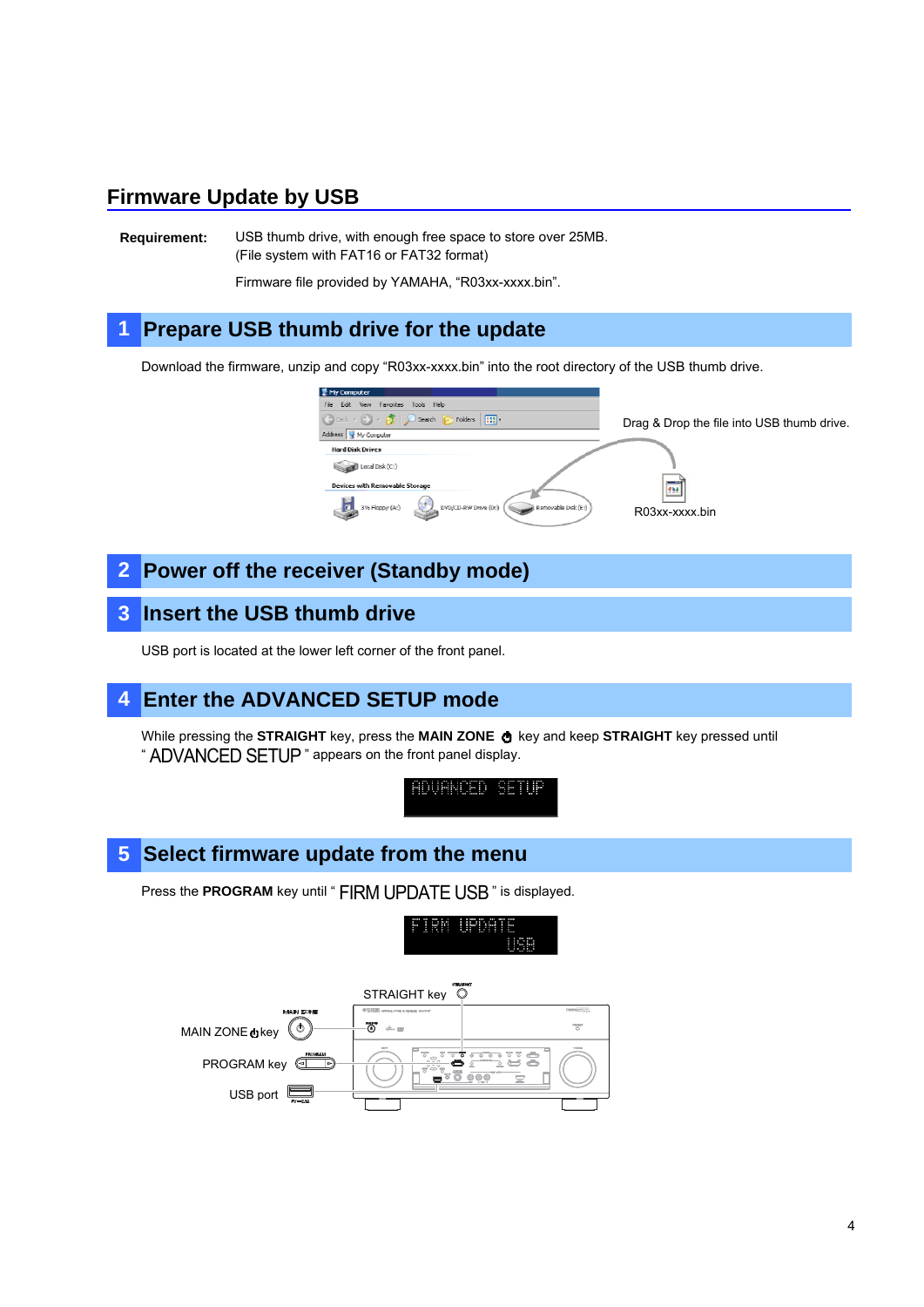#### **6 Start firmware update**

a. Press **INFO (WPS)** key to start the update.

(Update process may take up to 10 minutes)

If " UPDATE SUCCESS " appears, this means your receiver is already up-to-date. In this case, power off to exit from Advanced Setup. Your AV receiver is ready for normal use.

**Firmware update in progress**



#### П **Caution**

DO NOT interrupt power during the update.

In case the power is accidentally cut off resulting in a condition where you can't recover normal operation, refer to the troubleshooting method (**Troubleshooting CASE 2**) on the last page.

b. When completed, " UPDATE SUCCESS ", " PLEASE... " and " POWER OFF! " appears on the display.



c. Turn off the power of the receiver by pressing the **MAIN ZONE @** key.



# *Select "FIRM UPDATE" from the menu*

- a. Power on the AV receiver and press the **ON SCREEN** key on the remote control.
- b. Select "Information" > "System".
- c. Confirm that the firmware version is updated to the latest version.

ON SCREEN key



# **Congratulations!**

You have completed the firmware update. Your AV receiver is ready for normal use.